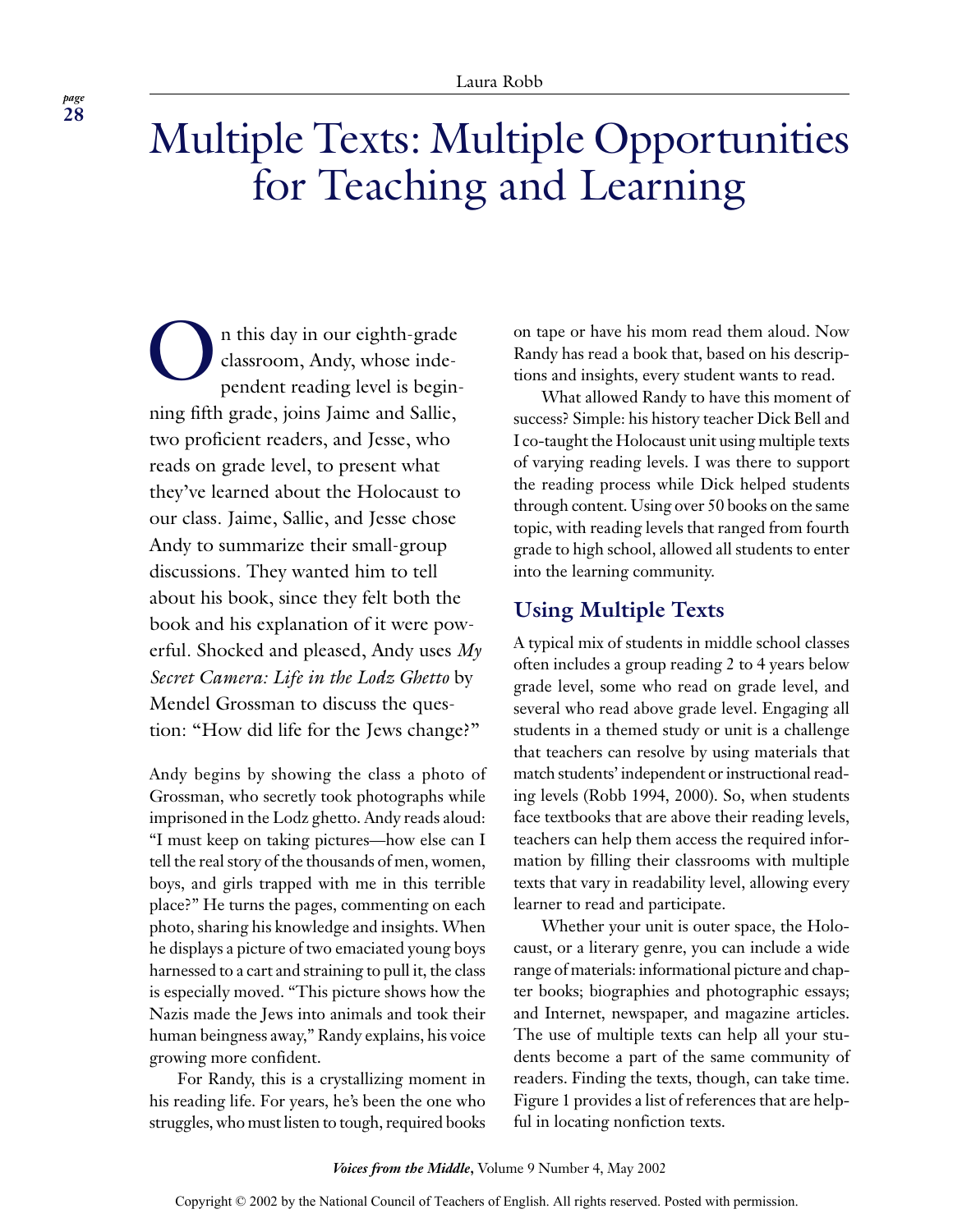Once you've selected the range of texts you'll share with students, spend some time in class discussing the topic students will be exploring. If the topic is from a content area class, invite that teacher to lead those discussions. Spending valuable class time building your students' background knowledge on the topic will save you time later. Be sure that this time doesn't focus on fact sharing from you but instead centers on questions about the topic students generate. Encourage open-ended questions and list these questions on chart paper that can be kept on the wall so as students work through the unit, they can return to those questions and use them as a guide to pre-

If your school library does not have these resources, check with your public or university library.

• *The Best in Children's Nonfiction: Reading, Writing, and Teaching Orbis Pictus Award Books*. (2001). M. Zarnowski, R.H. Kerper, & J.M. Jenson (Eds.). Urbana, IL: National Council of Teachers of English. This book includes a history of the Orbis Pictus

Award, chapters where award-winning authors discuss their work, and an annotated bibliography of winners, honor books, and other recommended titles.

• *The Horn Book Guide* is published by The Horn Book. (The Horn Book, Inc., 56 Roland Street, Suite 200, Boston, MA 02129)

The guide is a biannual publication that organizes books by genre, age, and subject. Reviewers rate books from 1 to 6, with ratings of 1 and 2 being the best.

• *Making Facts Come Alive: Choosing Quality Nonfiction Literature K–8*. (1998). R. A. Bamford & J. V. Kristo (Eds.). Norwood, MA: Christopher-Gordon.

With chapters written by respected, well-known educators, this resource contains teaching ideas and a wealth of excellent nonfiction titles for math, science, English, and social studies.

• *Your Reading: An Annotated Booklist for Junior High/ Middle School*. (1996). K. Beers & B. Samuels (Eds.). Urbana, IL: National Council of Teachers of English.

This volume annotates over 1000 titles of interest to middle schoolers. Arranged by genre and topic, this booklist will help teachers create those multi-text units. Updated on a regular basis, look for another editon of *Your Reading* to arrive next year.

**Figure 1.** Resources for discovering outstanding nonfiction

pare for small- and large-group discussions. Figure 2 shows the list of questions our eighth graders generated this year before reading anything about the Holocaust.

Once students know what they want to discover as they move through this unit, it's time to help them choose materials they can read at an instructional or independent level. I do this by grouping easier material together in one area of the room, more difficult material in another area, and the most difficult in a final area. I direct students toward the texts I know will best match their instructional or independent reading level. Students choose one book they think they will enjoy, but they can return to that area at any time to choose an additional book. This system offers students some choice within a group of books they can read, think with, and enjoy.

I negotiate with each student to determine a reasonable number of texts to complete. We make sure we set aside 20- to 30-minute blocks at least three times a week for reading and responding. Expository texts are filled with facts, so a good supply of sticky notes that students can post directly on the text as they read helps them keep up with their own comments as well as their questions, connections, and clarifications. These notes, as well as the questions the class generated prior to reading, later become springboards for paired and small-group discussions. While it's important that students read texts that are at their independent or instructional level, the small-group discussions bring students of various reading levels

#### **Thinking about the Holocaust**

- How did life for the Jews change?
- What hardships did the Jews experience?
- How did their position in society change?
- What kinds of propaganda made others hate Jews?
- Who helped the Jews? How and why did they help?
- What are you learning about greed, war, and human nature?
- Why do such experiences change people's character, values, actions?

**Figure 2.** Student-generated questions about the Holocaust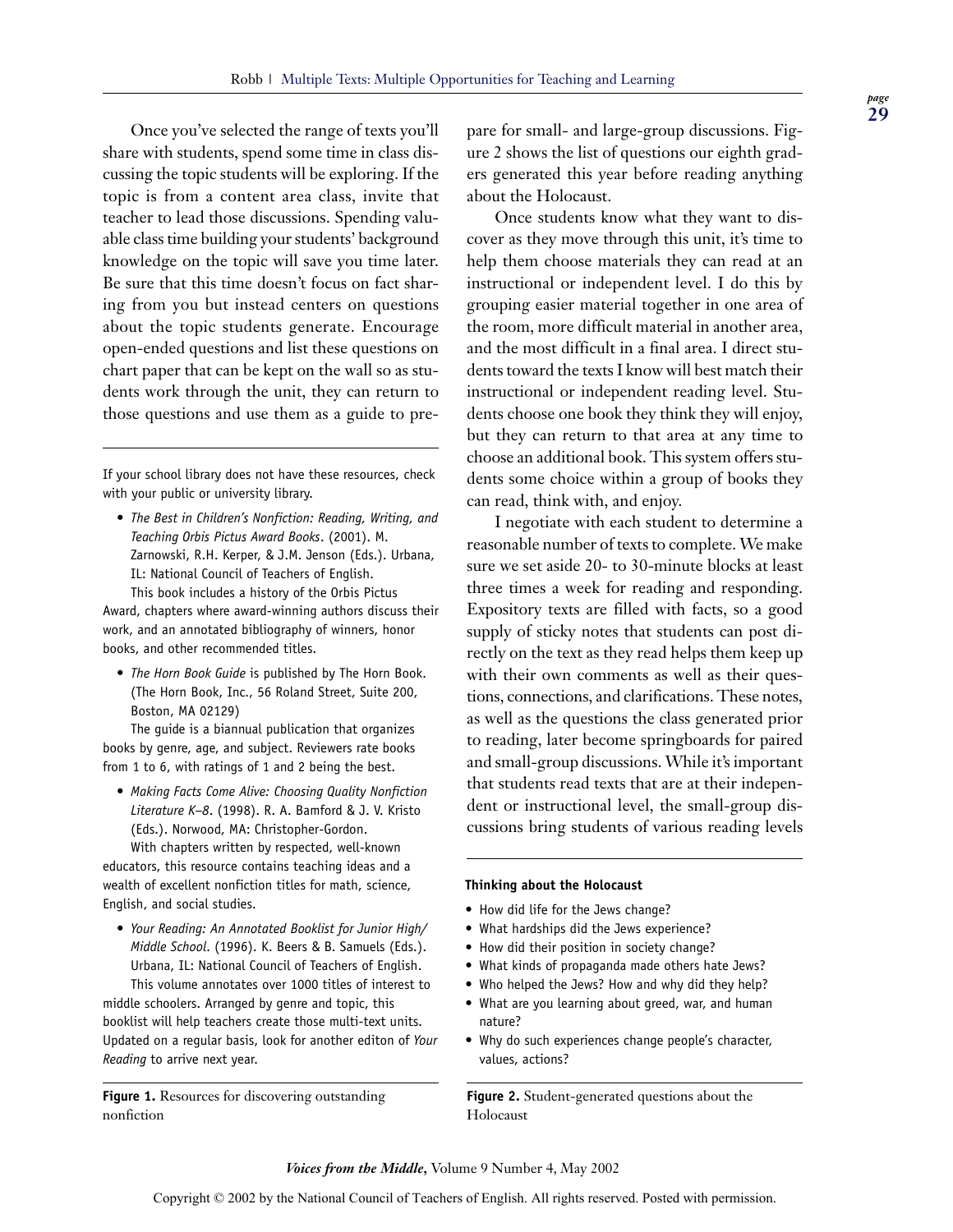together. As students read independently or meet in small groups to discuss their readings, I have the opportunity to individualize strategy lessons with brief, one-on-one meetings that address each student's unique reading needs.

# **Multiple Texts and Individualized Strategic Teaching**

At first I thought that using multiple texts would solve my students' reading problems. Not true! While this approach did allow students to access information they otherwise couldn't, it didn't necessarily mean their comprehension strategies immediately improved. However, using multiple texts does allow me to adjust reading lessons and tasks to meet each of my student's needs and offer everyone opportunities to improve because of indi-

 $Name\_Ke$ 

Date & Focus of Meeting: 12/5 Using context clues

Comments:<br>- Anot in sentence with word, quesup<br>- tends to slig rew words<br>- pretired reading around word<br>- meet tomoved - more prettice Date & Focus of Meeting: 12/6 Using C. Clues Comments:<br>- mp weed - reads before forther used<br>- next time - work on situation<br>- pair with M - beforewels the<br>- pair ex Focus of Meeting:<br>Date & Focus of Meeting: Date & Focus of Meeting: 1/9 Connect to issues on cleart Comments: Comments:<br>- Found are abure & powerly rouses<br>- from class diseases, when others shared wines<br>- from class diseases, when others shared wines - Check jurial entres for watery ast issues Date & Focus of Meeting: 1/10 Using C. Clues Comments: - great got - fig. mourney from text has no clues.

vidualized strategic teaching (Keene and Zimmermann, 1997; Robb, 2000; Wilhelm, 2001).

While my eighth graders read their Holocaust books, I hold short, one-on-one conferences. In one class period, I can meet with four to six students. To determine the strategic support each student needs, I observe students' reactions to whole-class or small-group strategy lessons. Reading journal entries and listening to student-led discussions also provide valuable information on how students are applying strategies such as making connections, summarizing and synthesizing, or finding the main points.

A strategy log (see Figure 3) enables me to track the strategies each student practices during our mini-conferences. On a clipboard are the log sheets of students I plan to meet with while others read independently. I file logs in each student's reading folder so I can refer to them when deciding what to address next.

### **Individualized Strategic Teaching Up Close**

First I stop at Frances's desk. She's reading *The Big Lie: A True Story* by Isabella Leitner. Frances needs help finding and explaining cause and effect relationships. Using a passage from her book, I think aloud to explain how I found the cause and effect relationships in that passage. During the next two mini-conferences, I skim the text to find the cause and Frances skims to explain the effects. The fourth time we meet, I ask Frances to find a cause event and discuss the effects. Figure 4 provides a transcript of our conversation based on pages 34– 35 of *The Big Lie*.

Next, I walk to Bobby's desk. Bobby is a proficient reader. Using multiple texts permits me to stretch his ability to connect his book, *Darkness over Denmark* by Ellen Levine, to other texts he's completed. First, I model how I connect this book to a recent read-aloud from Milton Meltzer, *Rescue: The Story of How Gentiles Saved Jews in the Holocaust*. Bobby immediately brings up *No Pretty Pictures*, an autobiography by Anita Lobel:

"There wasn't a lot about resistance in Poland [in **Figure 3.** Strategy log local control Lobel's book], but there was a lot about rescuing Anita

#### *Voices from the Middle***,** Volume 9 Number 4, May 2002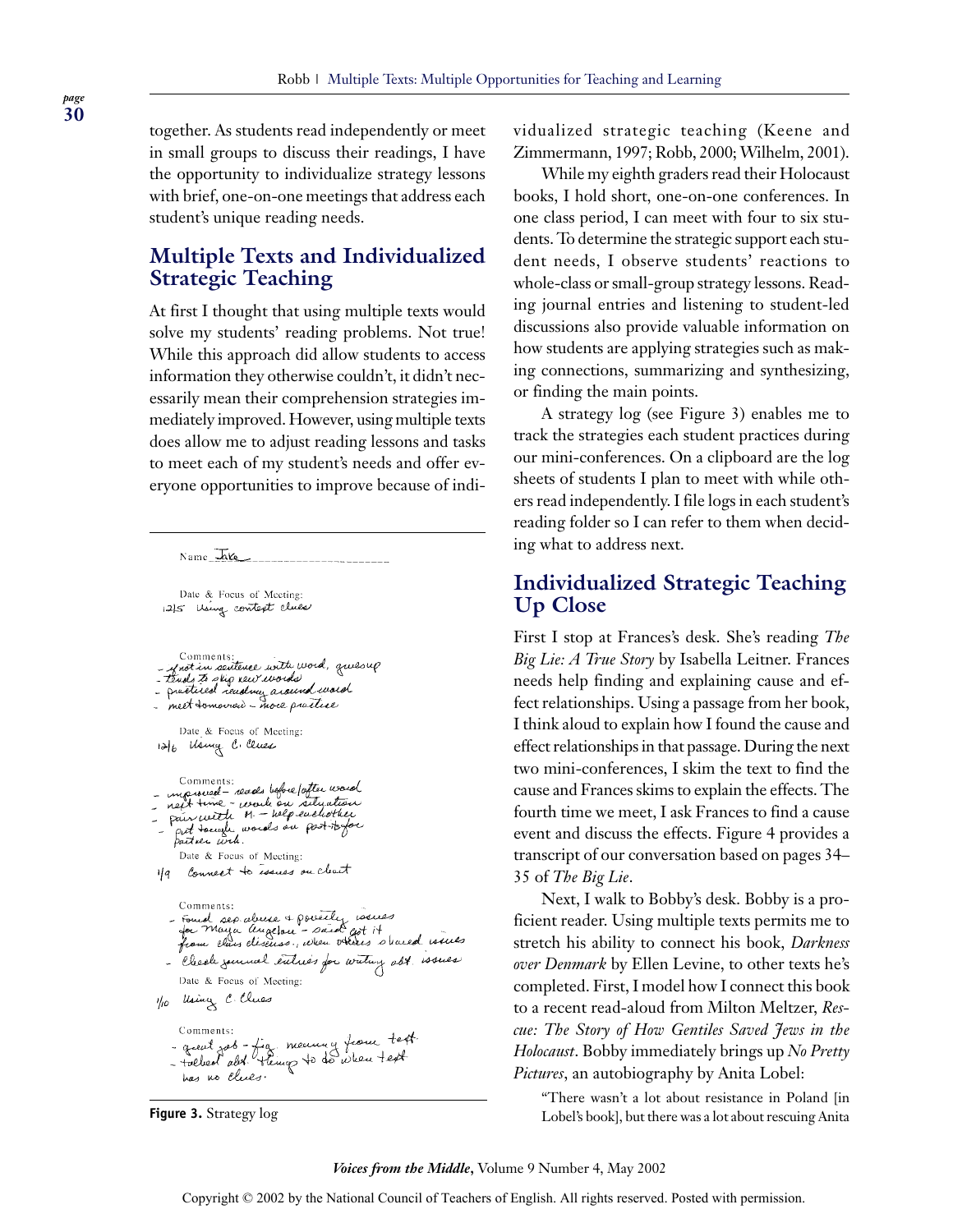and her brother. Their nanny hid them in the country and then got them into a convent. I guess that is a kind of resistance—going against the Nazis and saving Jews. The Danes, like Leif Vido, stole weapons for the resistance from German soldiers. A big connection is that if you hid a Jew or hid weapons to resist the Nazis and they found out, you were finished. I guess there are different kinds of resistance."

Then I move on to work with David, who needs help with selecting essential details, and Maria, who needs to practice using context clues to figure out the meaning of new words. Using multiple texts drives me to consider and meet the needs of individual students by helping them practice and apply reading strategies to texts they can read. So, not only do the reading materials become the grist for discussing varied interpretations of the same topic, they provide the opportunity for individualized strategic instruction.

# **Multiple Texts, Multiple Perspectives**

Using multiple texts in a single unit has another benefit: students are introduced to multiple perspectives on a topic rather than being limited to the single view presented in any one text. According to Tunnell & Ammon (1996), multiple perspectives are "fundamental to good history teaching" (p. 212). I would extend this point to mean that when all studies—whether of science, human interactions, or issues as wide-ranging as

Frances (skimming): It makes me want to puke, so many died. They give people's names and that makes it more real. I guess the Nazis never heard of human rights.

Me: You made such a good connection to human rights, an issue we've been discussing. Excellent work, Frances. You're understanding cause and effect so much better.

**Figure 4.** Transcript of conversation with Francis as she looks for cause-and-effect relationships in a text

preserving the environment and discrimination in our society—include multiple interpretations of events, they provide diverse perspectives for the discussion of social, political, and economic issues. Such diverse perspectives compel students to consider these questions:

- What really occurred?
- Are there other solutions?
- What do primary sources say?
- Is the author changing events and why?
- Did the author omit some events? Why?
- What's the author's agenda?
- Why were specific decisions made?
- Did others suggest different ways of dealing with issues?
- Why were alternate solutions abandoned?
- How did past decisions/discoveries/inventions affect our lives today?

Powerful conversations occur as students convene to discuss their various texts. The following transcription of three of my seventh graders illustrates that exposing students to varied perspectives through multiple texts may result in consideration of more diverse ideas and concepts than what might occur when using a single text. These three students read *Drummer Boy* by Ann Turner, descriptions of slave auctions from Chapter 12 of *Uncle Tom's Cabin* by Harriet Beecher Stowe, and Chapter 1 of *The Boys' War* by Jim Murphy. They discussed how the war affected children. Multiple texts enabled these students to make connections between boys sold into slavery and boys enlisting in the army, making them more aware of the drummer boy's disillusionment.

**JAIME:** Stowe shows how fearful mothers were in a slave auction. Haley [a master] refuses to buy the mother with her son. It ends with the mother asking, "Couldn't dey leave me one?" And they tell her to trust in the Lord. What good will that do? She's alone with no one to love and love her.

**RACHEL:** Slaves had no rights.

Francis: They're on the train to the camps, packed in like cattle and they get no food—that's the cause. The effect is the people got sick [pause] from no food or drink and being so close.

Me: Can you read the last paragraph that starts on page 34 and find other effects?